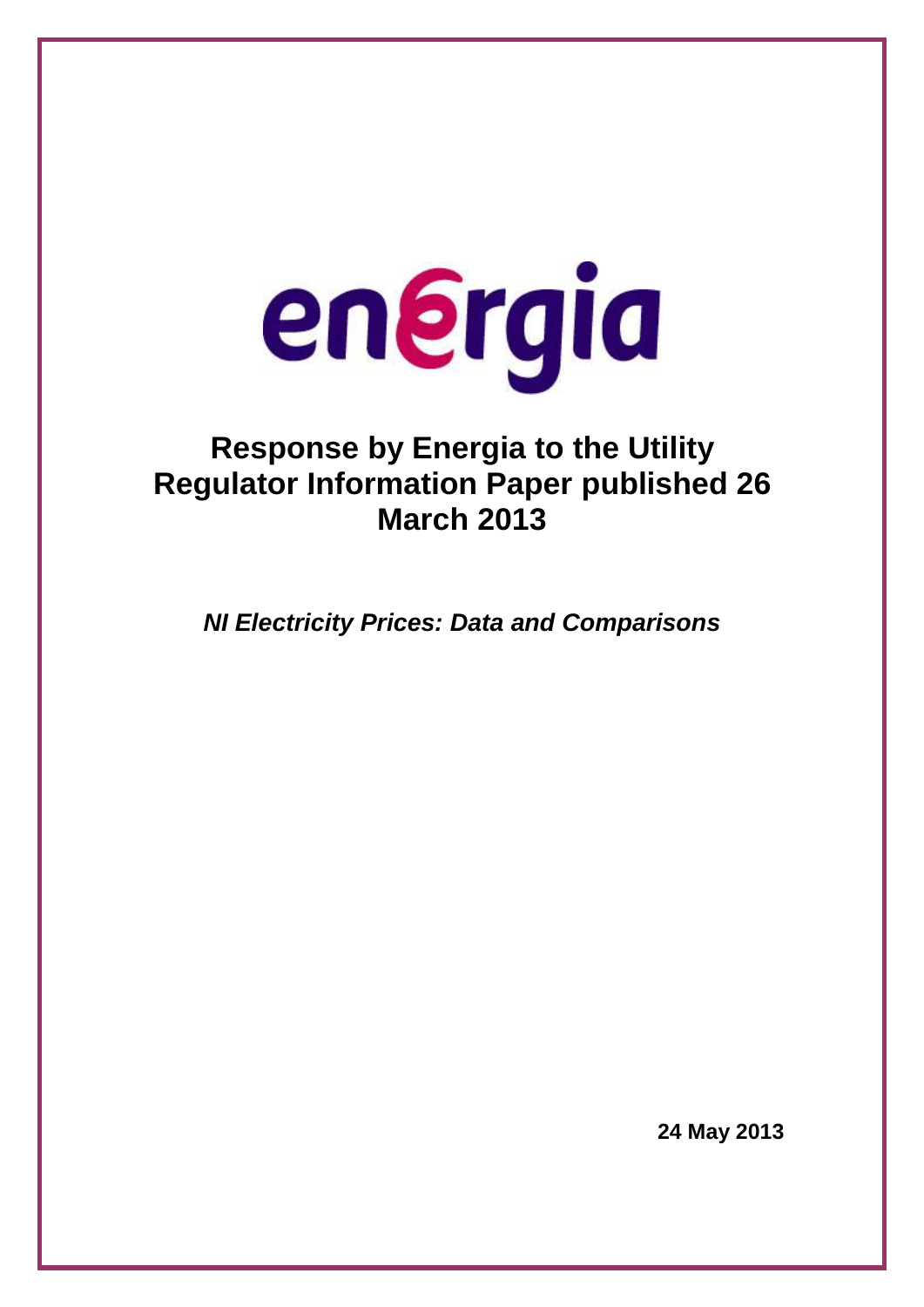# **1. Introduction**

Energia welcomes this opportunity to respond to the Utility Regulator"s (UR) Information Paper on Northern Ireland (NI) Electricity Prices: Data and Comparisons ("the information paper"). We note the objective of the information paper to provide the transparency required for interested parties to understand energy price patterns across jurisdictions and more specifically how retail electricity prices in Northern Ireland (NI) compare with those in other EU countries, including the Republic of Ireland (RoI).

Energia is an active member of the Electricity Association of Ireland (EAI) and the Northern Ireland Wind Industry Group (NIRIG). We share their concerns and views in relation to this information paper and would like to fully endorse their responses to it. From Energia"s experience of customer reaction to the paper; incomplete analysis, important omissions, and the absence of a meaningful like for like comparison, have led to misinterpretation, misunderstanding and misdiagnosis of a perceived problem over which we as a supplier have no control. Given the complexity of this area and the obvious sensitivities to be considered this is regrettable and potentially damaging to the perceived competitiveness of the Northern Irish economy.

The information paper claims to provide greater transparency and sees this *"as a vital first step to a shared better understanding"* (p.5). From customer feedback and Energia"s own reading of the paper we do not share the view that it improves transparency as published or that it serves as a useful vehicle to stimulate debate.

The obvious starting point for analysis aimed at providing transparency on electricity prices is disaggregation of those prices into their component parts. Without this disaggregation, the paper does not further, and potentially hinders, consumer understanding of their energy bills and the issues faced by Northern Ireland. As already mentioned the information paper presents an incomplete analysis, is missing important information, does not compare like with like, and therefore has real potential to misguide the reader. The paper also contains a number of misleading inferences regarding regulated markets versus competition. Whilst we assume these inferences were not deliberate, they serve to further mislead readers who do not possess a good working knowledge of the retail markets on the island of Ireland. In light of the above we strongly caution against using this (incomplete and evidently misleading) information paper to inform policy and regulatory decisions. Section 2 and the concluding section 4 of this response elaborate.

In the context of a common wholesale electricity market and other regulatory, policy and structural similarities, the identified price differential between NI and RoI is of most interest and presents the best opportunity for meaningful comparison and learnings. As a supplier that operates in both jurisdictions we consider this comparison in detail in section 3 of this response and provide analysis to support our conclusions that the differential in electricity prices between NI and RoI can be

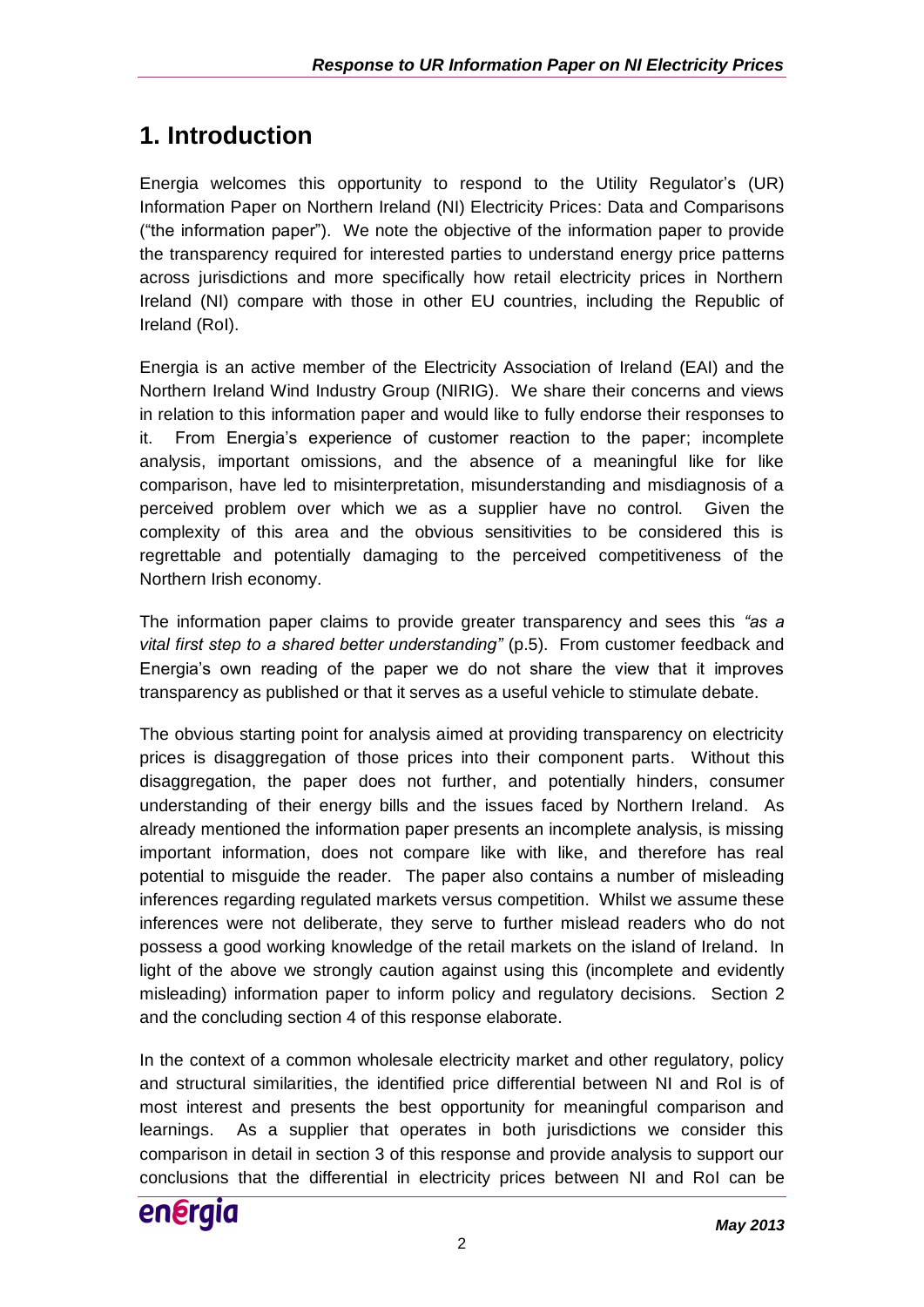explained with reference to the allocation of network charges and related government policy, and to the existence of different taxes & levies.

# **2. Key concerns**

**Incomplete analysis and premature conclusions:** The analysis and narrative in the information paper of comparative electricity prices is incomplete and provides insufficient evidence to draw any inferences or conclusions. A notable and highly important omission is the need to disaggregate large I&C prices in NI and to benchmark NI prices appropriately, carefully taking into consideration important explanatory factors of price divergence with other jurisdictions. In advance of completing this work it is premature and indeed unhelpful to make certain statements and draw conclusions that are not substantiated by the evidence. Further work is needed, as suggested in this response, to ensure meaningful price transparency and comparison.

**Country specific differences not considered:** Detailed analysis and country specific understanding is required to make any comparison with other countries meaningful. Due to differences between policy objectives, markets and regulatory structures across Europe, such a comparison is by no means straightforward. Two obvious examples of this are Germany and Great Britain (GB):

- In Germany for example large I&C electricity customers are by law exempted from paying network charges. This exemption is being investigated by the European Commission under State Aid rules with a preliminary view expressed that the exemption is in breach of these rules and distorts competition in the internal market<sup>1</sup>.
- In GB, studies indicate that wholesale prices are below the long-run marginal cost of production leading to the significant capacity shortfall identified in Project Discovery<sup>2</sup>. For example an ESRI study published in April 2013 $3$  compared electricity prices in SEM and BETTA and concluded as follows: *"Our findings suggest that the British wholesale market might be underpricing electricity. With substantial excess generating capacity over the last decade, the market has seen firms "sweating their assets" so that the price has fallen below LRMC. Unless the wholesale price increases to at least LRMC in the near future, the GB market*  could have difficulties securing replacement investment for the generating *capacity to be retired over the coming decade"*.

 $3$  Similar findings are reported in studies published in 2009 by Dieter Helm and the Commission for Energy Regulation. Helm"s study called "Infrastructure investment, the cost of capital, and regulation: an assessment", highlights concerns that the prospective returns from investment under the current market rules in GB may not result in adequate investment. The Commission for Energy Regulation study compared spark spreads in the SEM and BETTA and concluded that the wholesale price in GB was probably too low, being insufficient to remunerate the long-run marginal cost of generating electricity.



<sup>&</sup>lt;u>.</u> <sup>1</sup> See [http://europa.eu/rapid/press-release\\_IP-13-191\\_en.htm](http://europa.eu/rapid/press-release_IP-13-191_en.htm)

<sup>2</sup> See [http://www.ofgem.gov.uk/Markets/WhlMkts/monitoring-energy](http://www.ofgem.gov.uk/Markets/WhlMkts/monitoring-energy-security/Discovery/Pages/ProjectDiscovery.aspx)[security/Discovery/Pages/ProjectDiscovery.aspx](http://www.ofgem.gov.uk/Markets/WhlMkts/monitoring-energy-security/Discovery/Pages/ProjectDiscovery.aspx)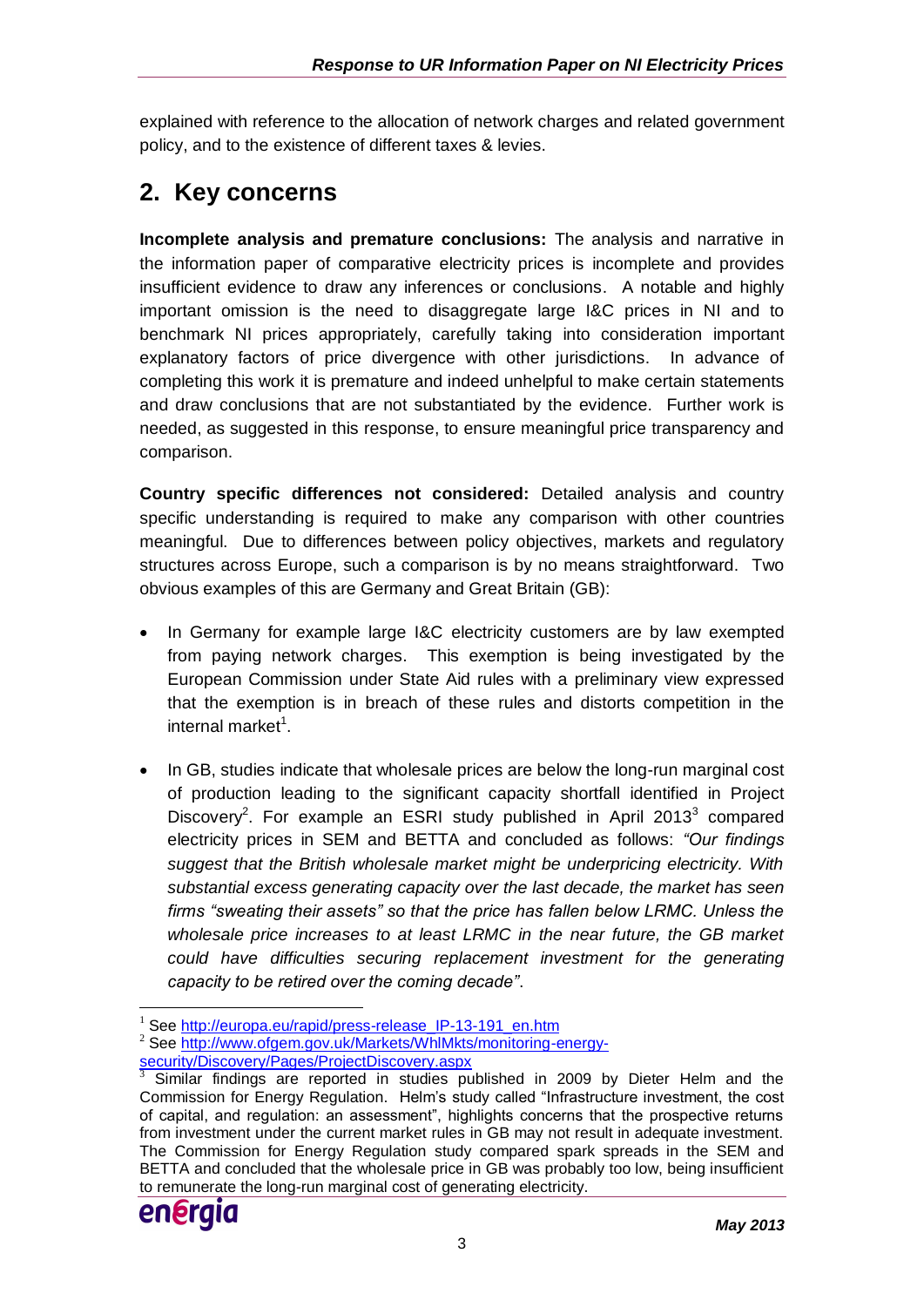Regrettably, the information paper presents a crude comparison and makes no attempt to account for these and other country-specific factors. As a result, the key findings highlighted therein have the potential to seriously mislead and, for that reason, are ill advised. We propose that the paper would benefit from revision based on a more detailed analysis of the factors influencing price development across member states.

**Absence of true like for like comparison:** The approach adopted in the information paper militates against a true like for like comparison despite stated intentions otherwise<sup>4</sup>. This is because it does not disaggregate NI prices for large I&C customers and it does not compare the same customer profile and usage across jurisdictions. It also gives no consideration to important country-specific factors as mentioned above, and as further discussed below in relation to the NI versus RoI distinction. In the context of a common wholesale electricity market and other regulatory, policy and structural similarities a careful comparison with the RoI offers the best prospect for a like for like comparison. Indeed such a comparison, appropriately carried out, can offer important insights into the true driver of price differentials. As a supplier that operates in both jurisdictions we consider this comparison in detail in section 3 of this response and provide analysis to support our conclusions that the observed differential in electricity prices between NI and RoI can be explained with reference to the allocation of network charges and related government policy, and to the existence of different taxes & levies.

# **3. Comparison of NI versus RoI prices**

We note the objective of the information paper to provide the transparency required for interested parties to understand energy price patterns across jurisdictions and more specifically how retail electricity prices in Northern Ireland (NI) compare with those in other EU countries, including the Republic of Ireland (RoI). Referencing other countries without understanding wide-ranging and highly significant countryspecific idiosyncrasies can be highly misleading and is therefore inadvisable.

The most appropriate and interesting comparison to make is with RoI, with whom NI shares a common wholesale electricity market and a number of other regulatory, policy and structural<sup>5</sup> similarities. Indeed such a comparison can offer important insights into the true driver of price differentials. As a supplier that operates in both jurisdictions we consider this comparison in detail below and provide analysis to support our conclusions that the differential in electricity prices between NI and RoI can be explained with reference to the allocation of network charges and related government policy, and to the existence of different taxes & levies.

<sup>5</sup> Structural similarities exist in terms of size, population density, isolation and dependence on fossil fuels.



<sup>1</sup>  $4$  For example, page 13 states that "Throughout the process, we also had to ensure we were always comparing like with like and therefore had to ensure our methodology was consistent with DECC".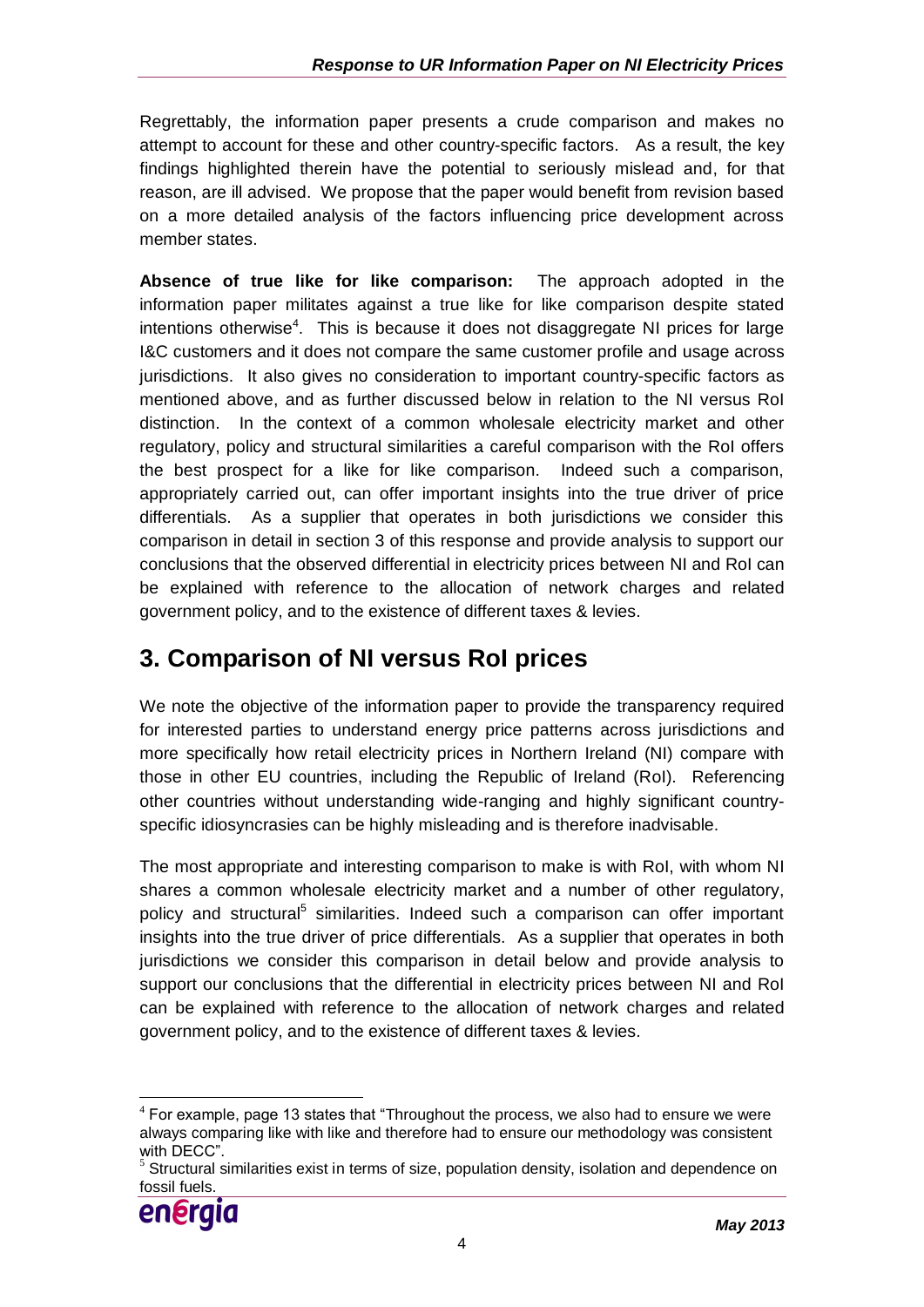The Single Electricity Market (SEM) is the wholesale market on the island of Ireland. The SEM is unusual, if not unique, in terms of the regulatory constraints it imposes upon generators to set prices in a cost reflective manner overseen by a dedicated market monitoring unit. The highly regulated SEM design is frequently heralded as a notable success by the Regulatory Authorities, including the UR, for delivering transparent, cost reflective prices and for promoting competition and new entry, as illustrated below.

SEM Committee Annual Report 2011 (published October 2012):

*"The SEMC believes the market has worked well since its introduction in November 2007 and continues to deliver benefits to consumers through the use of efficient generation plant to meet demand across the whole island. The SEM model of setting prices in a transparent and cost reflective manner is not only assisting to promote competition and attract new investment, it has also resulted in improvements in the availability of generation plants".*

Utility Regulator Annual Report 2011-12 (published October 2012):

*"After over four years, the SEM continues to delivers benefits to consumers. The SEM ensures that the price of electricity charged to consumers is reflective of the costs incurred by the generators to actually produce the electricity".*

There is no wholesale price differential between NI and RoI as both jurisdictions belong to the SEM. At a retail level the same companies compete in the LEU sector – suppliers to RoI and NI customers face the same issues regarding competitive forces, market liquidity and wholesale prices. Customers in NI are treated equally with those in RoI.

When it comes to the retail prices that customers pay, the wholesale price is a key component along with network charges, taxes and levies. With a common wholesale price and strong supplier overlap and competition across both jurisdictions, it is this latter group of network, tax and levy costs, independently determined and controlled by the respective authorities, that is the key driver of the price differentials between NI and RoI identified in the information paper. This is confirmed by our own detailed analysis presented below which provides a true like for like comparison and breakdown of large commercial (I&C) and domestic electricity costs in NI versus RoI. Unfortunately this clear explanation is impossible to discern from the analysis or narrative provided in the published information paper. This is principally because:

- No attempt has been made to disaggregate large I&C prices in Northern Ireland, separately identifying network charges, taxes and levies;
- No reference is made to the existence of significant LEU rebates in RoI over the period in question that would have skewed any comparison of large I&C prices between the jurisdictions; and

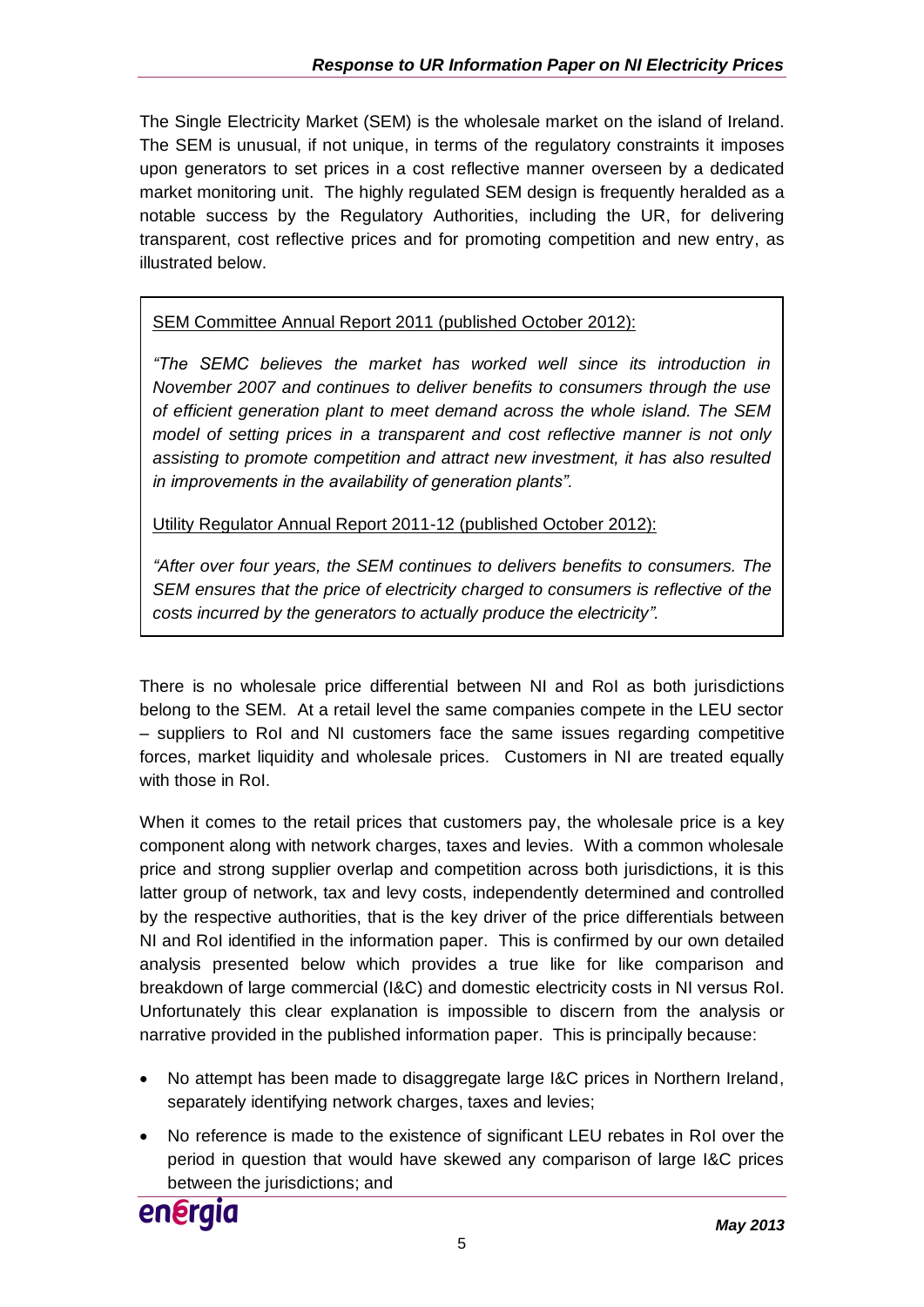There is no mention of Irish government policy calling for the rebalancing of network tariffs in favour of LEUs, and the subsequent delivery of c€50m savings per annum in network charges for RoI LEU customers funded by a rebalancing of domestic tariffs as implemented by the regulator in CER/10/102 and CER/10/206. The following statement from Minister for Communications, Energy and Natural Resources (Deputy Eamon Ryan) in October 2009 is illustrative:

> *"Restoring the competitiveness of Irish industry is a priority concern for Government. In that context proportionate rebalancing of network tariffs in favour of Large Energy Users (LEUs) has been called for, in order to mitigate the cost of energy for industry. Protecting jobs and economic activity is in the interest of every consumer and every citizen as Ireland's industrial electricity prices tend to be above average when compared with other EU Member States as a result of a variety of factors. The Government therefore agreed in July that the Commission for Energy Regulation (CER) be asked to undertake a measure of rebalancing of network tariffs next year in favour of large energy users"*

*<http://debates.oireachtas.ie/dail/2009/10/13/00055.asp>*

 There is no discussion of important differences in I&C customer size and profile between the jurisdictions. I&C customers in RoI are much larger on average than their NI counterparts and this will skew any blunt price comparisons.

From our experience of customer reaction to the information paper the above omissions have led to misinterpretation, misunderstanding and misdiagnosis of a perceived problem that we as a supplier have no control over. Given the complexity of this area and the obvious sensitivities to be considered this is regrettable and potentially damaging to the perceived competitiveness of the Northern Irish economy.

## *3.1 Supporting analysis*

We chose 45 large half hourly metered I&C customers in NI in the high voltage (T202/T203) category as these customers best matched the category of large I&C customer referenced in the information paper. We then calculated electricity costs for these customers based on outturn SMP & Capacity and for regulated NI and RoI charges. The RoI regulated pass through costs were based on the equivalent DG7 tariff - the same customer profiles were used as notional customers in RoI. An equivalent exercise was carried out for domestic customers in NI versus RoI. The results for 2011 and 2012 are as detailed in tables 1 and 2 below which disaggregates electricity costs as follows $<sup>6</sup>$ .</sup>

- System Marginal Price (SMP)
- Supplier Capacity Charges (Capacity)
- Market Operator Charges (MO)

<sup>&</sup>lt;u>.</u>  $6$  Appendix 1 provides a more detailed breakdown of the I&C analysis for 2011 and 2012.

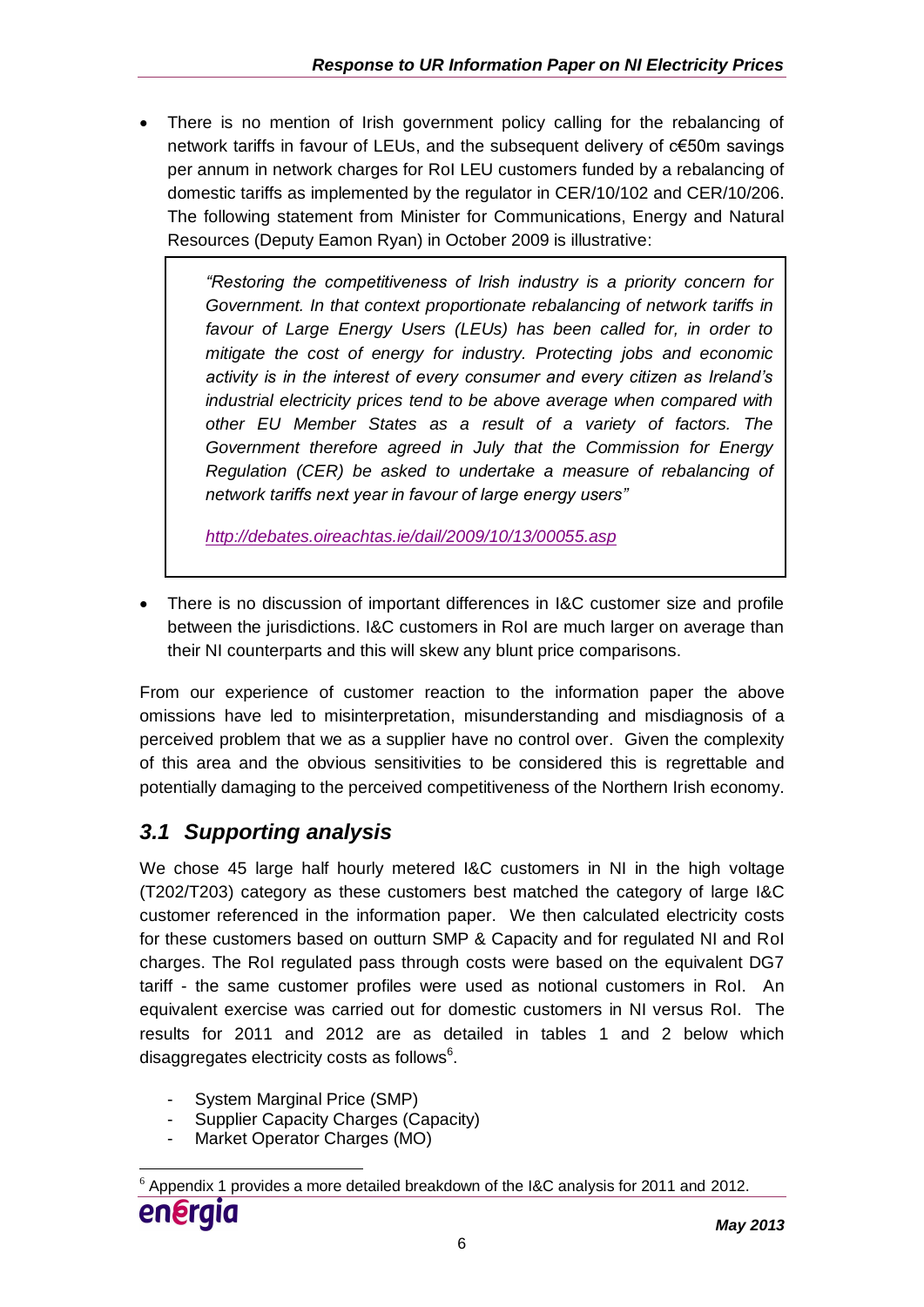- Imperfection Charges (IMP)
- Transmission Use of Systems (TUoS)
- Distribution Use of Systems (DUoS)
- Public Service Obligation (PSO)
- System Support and Services (SSS)
- The Renewable Obligation (RO)
- Moyle Costs known as Collection Agency Income Requirement (CAIR)
- Large Energy User Rebate (LEU Rebates)

It is important to consider the results in tables 1 and 2 below in the context of a delta of about £20+/MWh shown in the UR information paper between NI and RoI large I&C prices. It is very clear from our analysis that this divergence is driven by network charges and taxes & levies which is no surprise in light of the points discussed above.

|                     |        | 2011            |       |            |  |  |
|---------------------|--------|-----------------|-------|------------|--|--|
|                     |        | <b>Domestic</b> |       | 1/C        |  |  |
|                     | ΝI     | <b>ROI</b>      | ΝI    | <b>ROI</b> |  |  |
| <b>SMP</b>          | 64.78  | 64.78           | 56.63 | 56.63      |  |  |
| Capacity            | 16.46  | 16.46           | 13.86 | 13.86      |  |  |
| МO                  | 0.64   | 0.65            | 0.62  | 0.62       |  |  |
| IMP                 | 3.48   | 3.57            | 3.32  | 3.33       |  |  |
| <b>TUoS</b>         | 4.44   | 7.97            | 1.88  | 3.48       |  |  |
| <b>DUoS</b>         | 26.77  | 38.71           | 6.08  | 3.81       |  |  |
| <b>PSO</b>          | 4.73   | 7.18            | 4.68  | 1.97       |  |  |
| SSS                 | 3.30   |                 | 3.05  |            |  |  |
| <b>RO</b>           | 1.98   |                 | 1.98  |            |  |  |
| <b>Moyle (CAIR)</b> |        |                 |       |            |  |  |
| <b>LEU REBATES</b>  |        |                 |       | 8.09       |  |  |
|                     | 126.57 | 139.32          | 92.09 | 75.62      |  |  |

### **Figures in £/MWh**

Summary results:

- NI domestic network charges & pass through charges are c£12.50/MWh lower than RoI.
- NI I&C network charges & pass through charges are c£16.50/MWh higher than RoI.
- Taxes and direct renewables support (CCL, Electricity Tax and VAT) increase I&C differentials by c£6/MWh (or greater for VAT exempt RoI customers)

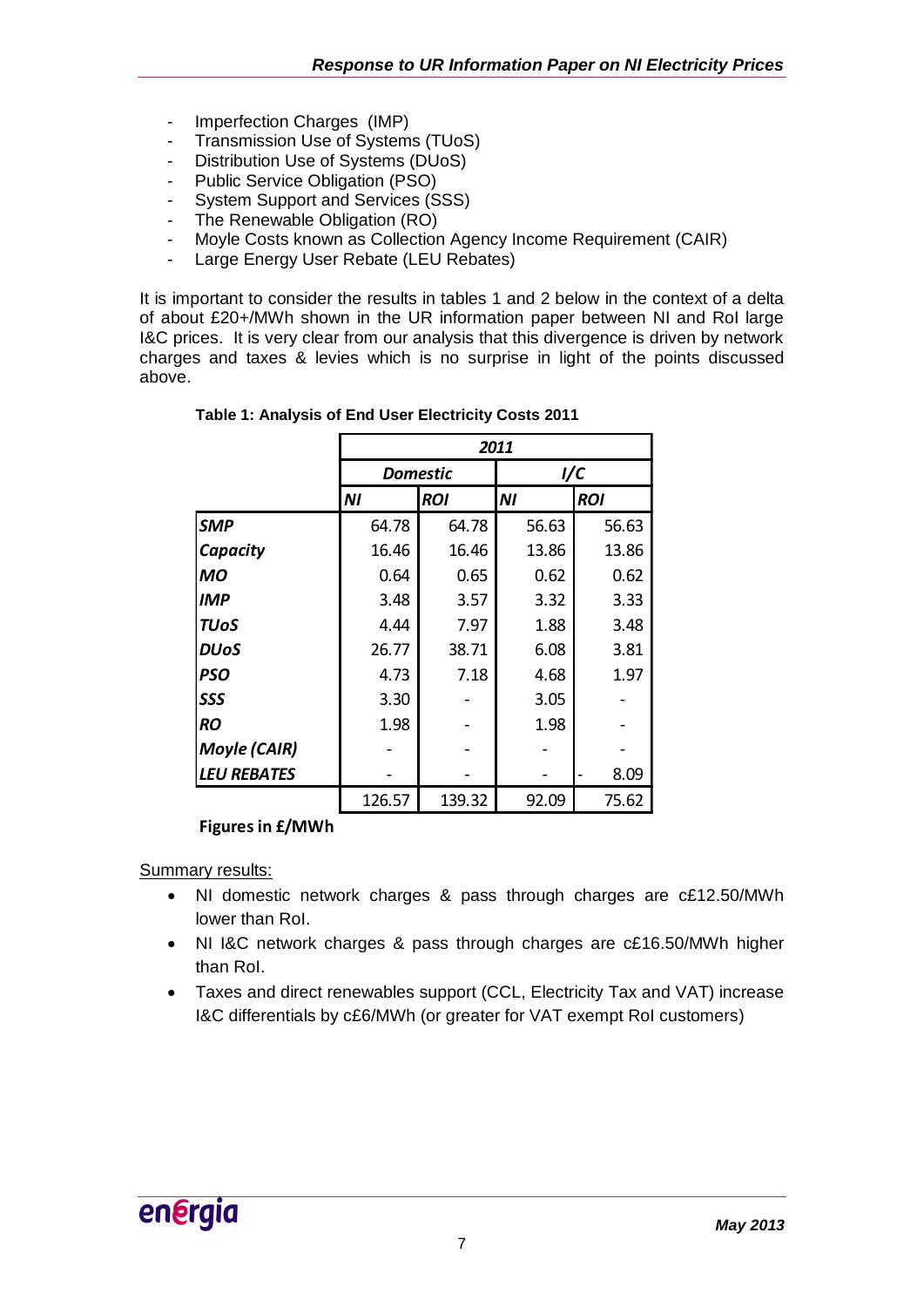|                     | 2012   |                 |       |            |  |  |
|---------------------|--------|-----------------|-------|------------|--|--|
|                     |        | <b>Domestic</b> | 1/C   |            |  |  |
|                     | ΝI     | <b>ROI</b>      | NI    | <b>ROI</b> |  |  |
| <b>SMP</b>          | 62.37  | 62.37           | 54.22 | 54.22      |  |  |
| Capacity            | 16.23  | 16.23           | 13.78 | 13.78      |  |  |
| МO                  | 0.62   | 0.62            | 0.62  | 0.59       |  |  |
| <b>IMP</b>          | 4.68   | 4.66            | 4.72  | 4.44       |  |  |
| <b>TUoS</b>         | 3.82   | 8.15            | 2.97  | 3.94       |  |  |
| <b>DUoS</b>         | 29.52  | 38.94           | 6.96  | 4.10       |  |  |
| <b>PSO</b>          | 3.55   | 4.13            | 3.60  | 1.68       |  |  |
| SSS                 | 3.60   |                 | 3.40  |            |  |  |
| <b>ROC</b>          | 2.98   |                 | 2.98  |            |  |  |
| <b>Moyle (CAIR)</b> | 0.53   |                 | 0.44  |            |  |  |
| <b>LEU REBATES</b>  |        |                 |       | 4.05       |  |  |
|                     | 127.90 | 135.10          | 93.70 | 78.70      |  |  |

**Table 2: Analysis of End User Electricity Costs 2012**

**Figures in £/MWh**

Summary results:

- NI domestic network charges & pass through charges are c£7/MWh lower than RoI.
- NI I&C network charges & pass through charges are c£14.70/MWh higher than RoI.
- Taxes and direct renewables support (CCL, Electricity Tax and VAT) increase I&C differentials by c£6.30/MWh (or greater for VAT exempt RoI customers)

# **4. Concluding comments**

Energia notes that the information paper, as proclaimed, is *"intend[ed] …to be a catalyst for further debate on the drivers behind electricity costs. [And that the UR is] "already planning some follow up work to th[e] initial paper [to include] projects such as disaggregation of the components of the final price… and review[ing] the allocation of costs across regulated network tariffs"* (p. 32). It is nonetheless disappointing, surprising and potentially damaging that a more complete analysis was not carried out in the first instance, especially given the availability of the required information (notably network tariffs approved by the regulator and taxes & levies which are publicly available) and the evident willingness of energy companies to engage with the Utility Regulator and contribute to the process.

The information paper claims to provide greater transparency and sees this *"as a vital first step to a shared better understanding"* (p.5). From customer feedback and Energia"s own reading of the paper we do not share the view that it improves transparency as published or that it serves as a useful vehicle to stimulate debate. Rather it presents an incomplete analysis, is missing important information, does not

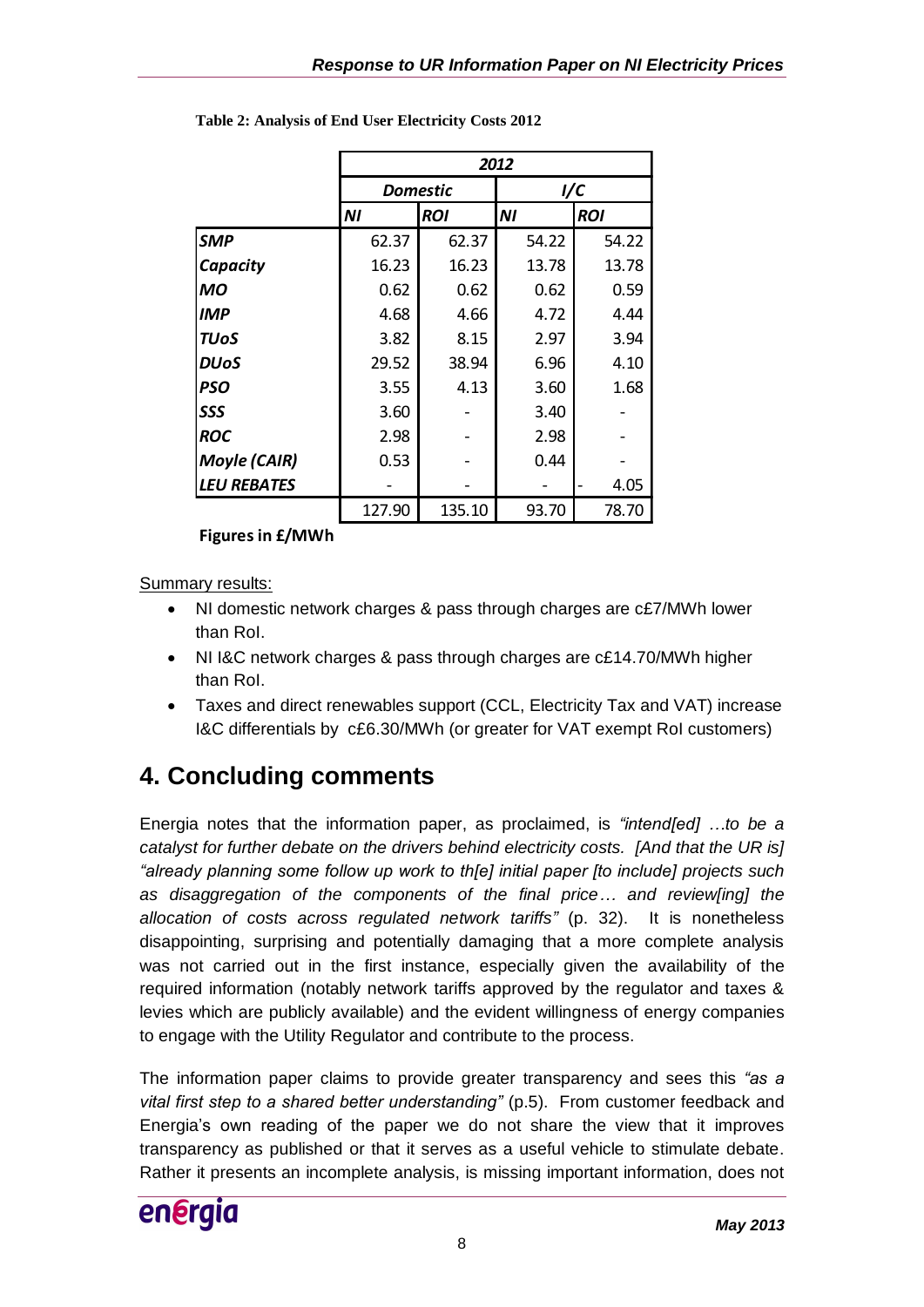compare like with like, and therefore has real potential to misguide the reader. In light of the above we strongly caution against using this (incomplete and evidently misleading) information paper to inform policy and regulatory decisions. These points need to be considered in the context of the key findings underlined in the paper and associated press releases, based on comparative prices for 2011, that:

- *for domestic consumers, prices were around the EU average;*
- *for very small industrial and commercial (I&C) consumers, electricity prices were around the EU average; and*
- *for the remaining 30% of I&C consumers (who are not subject to regulatory price scrutiny) electricity prices were among the highest in Europe.*

With reference to domestic and very small I&C customers the information paper on more than one occasion states that *"These customers can avail of regulated tariffs. Whilst not stating a causal link at this stage, this is a fact, and an issue to be returned to in follow up thinking".* This could be considered an inference (which would be misleading) that retail competition in the I&C market is not working effectively in Northern Ireland and that this is an important driver of the price differentials highlighted in the information paper<sup>8</sup>. This is implausible given the market context and scale of the price differential identified (circa £20/MWh) between NI and RoI, and is clearly not the case as our analysis shows.

In terms of next steps, the UR has identified three priority key work areas for 2013/14. It is worth considering these, as outlined below:

- 1. A review of the effectiveness of competition in the I&C market;
- 2. Continue to robustly scrutinise network price control proposals (whilst allowing companies to finance); and
- 3. Efficient integration of wholesale market with Western Europe (including interconnector arrangements).

These next steps put forward by the Utility Regulator fail to address the difference in network charges, levies and taxes that explains the price gap between large I&C customers in NI versus RoI. With respect to item 1, supplier margin is a small component of the overall charge and this is well understood by customers<sup>9</sup>-Item 2 is effectively a statement of the Utility Regulator"s statutory duties, and scrutiny of the network price control is currently the subject of a Competition Commission review.

Given the diminutive scale of supplier margins the value added of dedicating valuable resources reviewing this issue further is highly questionable, especially following the in-depth inquiry into business electricity tariffs in Northern Ireland that concluded in March 2010.



<sup>&</sup>lt;u>.</u>  $8$  Such an interpretation would be further reinforced by the 'next steps' set out in the report which include "A *review of the effectiveness of competition in the I&C market".* Informal discussions with Energia"s customers have confirmed that their interpretation of the information paper is that the efficacy of competitive versus regulated retail markets is being questioned.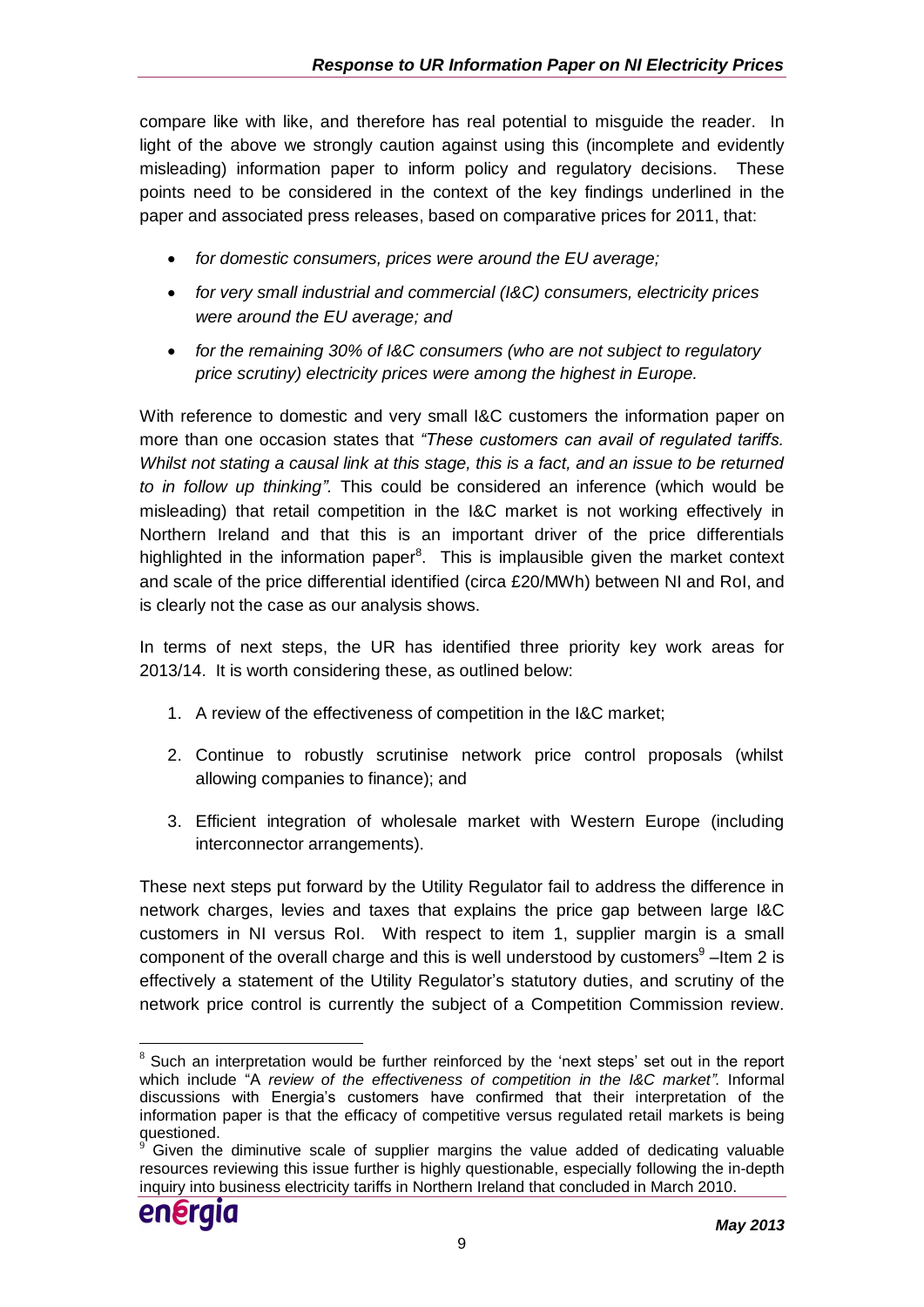Item 3 refers to market reform under regional integration. This has been instigated by a European mandate and is an on-going project involving the SEM Committee and all market participants.

We would also point out the well-known fact that electricity prices on the island of Ireland are higher than some other European counties because of our: (1) high dependency on imported fossil fuels; (2) need for essential network investment; (3) low population density; and (4) inability to realise economies of scale comparable with other countries<sup>11</sup>. Unfortunately there is little that can be done about this apart from reducing our dependence on fossil fuels and maximising the efficiency of interconnector trades, both of which are in hand through government policy on renewables and the regional integration process.

By way of further thoughts:

- Whilst mentioned in the information paper, insufficient prominence is given to the need for further analysis of the bill components and the allocation of costs across regulated network tariffs<sup>12</sup>. We consider it premature and superfluous to identify next steps as proposed or to speculate on price drivers without first completing the required analysis.
- The problems with the paper that have been identified in this response underline the need for "sense-checks" and pre-publication engagement with industry experts in these and other regulatory matters.
- The issue must be re-analysed prior to any conclusions or actions being taken. We propose that the paper would benefit from revision based on a more detailed analysis of the factors influencing price development across member states.
- The analysis required must also be done on a true like for like basis this includes using actual NI representative customer profiles as notional customers in other jurisdictions. Not to do this will invariably give misleading results.

 $12$  These steps are certainly not identified as a key work area for 2013/14.



<u>.</u>

<sup>&</sup>lt;sup>11</sup> Quarterly SEM Price Report, Quarter 4 2012 (published 22 January 2013): "[SEM Prices are] at the upper end of prices across European markets. This is not unexpected given the island's size and reliance on imported fossil fuels."